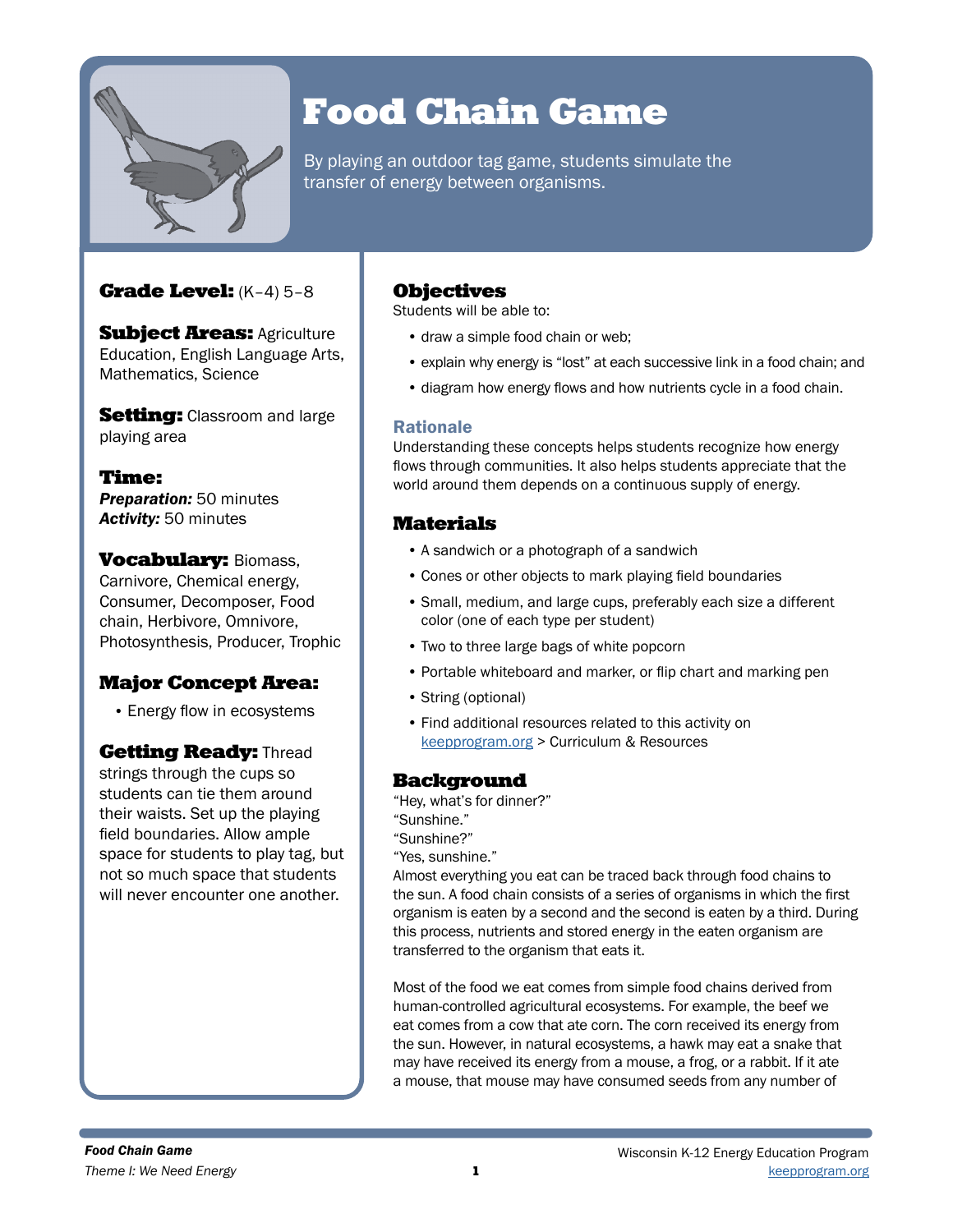plants. None of these food chains is exactly alike.

The food chain begins with producers, organisms such as green plants, that can make their own food. Through photosynthesis, producers convert solar energy to chemical energy—energy stored in the chemical bonds of the food. Of all the energy a plant receives from the sun, only about three percent is converted into chemical energy. (The amount of chemical energy varies depending on the plant species and the location of the plant.)

Plants are eaten by consumers, which are organisms that cannot make their own food. Herbivores are consumers that eat only producers. Consumers that prey on other consumers are called carnivores, or secondary consumers. If an animal can get its energy by ingesting either producers or consumers, it is an omnivore.

A food chain does not consist of a set amount of organic matter and stored energy being passed along like a baton from one organism to another. In reality, the baton gets smaller and smaller with each transfer through the trophic levels ,or a position in a food chain that is comprised of organisms that share the same function in a food chain. When an herbivore eats a plant, it does not get all the energy the plant received from the sun. This decrease is because the herbivore may not eat all parts of the plant, and it may not be able to digest what it does eat. These undigested plant parts are excreted as waste. The same holds true for other organisms along the food chain.

Another reason why energy obtained by one organism

isn't passed on in the food chain is because it is no longer available. Some energy has already been used by the first organism. A plant uses some of the energy it receives to grow and function. An herbivore uses its energy to grow, but also to look for food and escape predators. A predator (carnivore) uses large amounts of energy to chase after its food in addition to its regular life processes breathing, digesting food, moving. The energy these organisms use eventually leaves their bodies in the form of heat.

The amount of energy that is transferred from one organism to the next varies in different food chains.

Generally, about ten percent of the energy from one level of a food chain makes it to the next. Because energy is lost with each successive link there must be enough stored energy in the organisms to allow for this loss and still have enough energy remaining for the consumers in the next level. In other words, the total biomass (organic matter) of the producers must be greater than the total biomass of the herbivores they support, and the total biomass of the herbivores must be greater than that of the carnivores. Because of this energy loss there are usually more producers than herbivores, and more herbivores than carnivores in an ecosystem.

What happens to the massive amount of organic material (and its stored energy) that is unconsumed or undigested? Decomposers such as bacteria and fungi, and small animals such as ants and worms, eat nonliving organic matter. Decomposers cycle nutrients back into food chains and the remaining stored energy in unconsumed matter is used and eventually dissipated as heat. Therefore, decomposers are an integral component of all ecosystems.

Food chains cycle nutrients within an ecosystem and provide the mechanism for energy to flow through the ecosystem. In natural ecosystems, these food chains have many alternate routes through which energy can flow, creating integrated, complex food webs. Through agriculture, humans have simplified food chains so the energy flow is more direct. It is very easy to trace almost anything you eat back to its original source of energy: the sun. So, what's for dinner? The sun, of course!

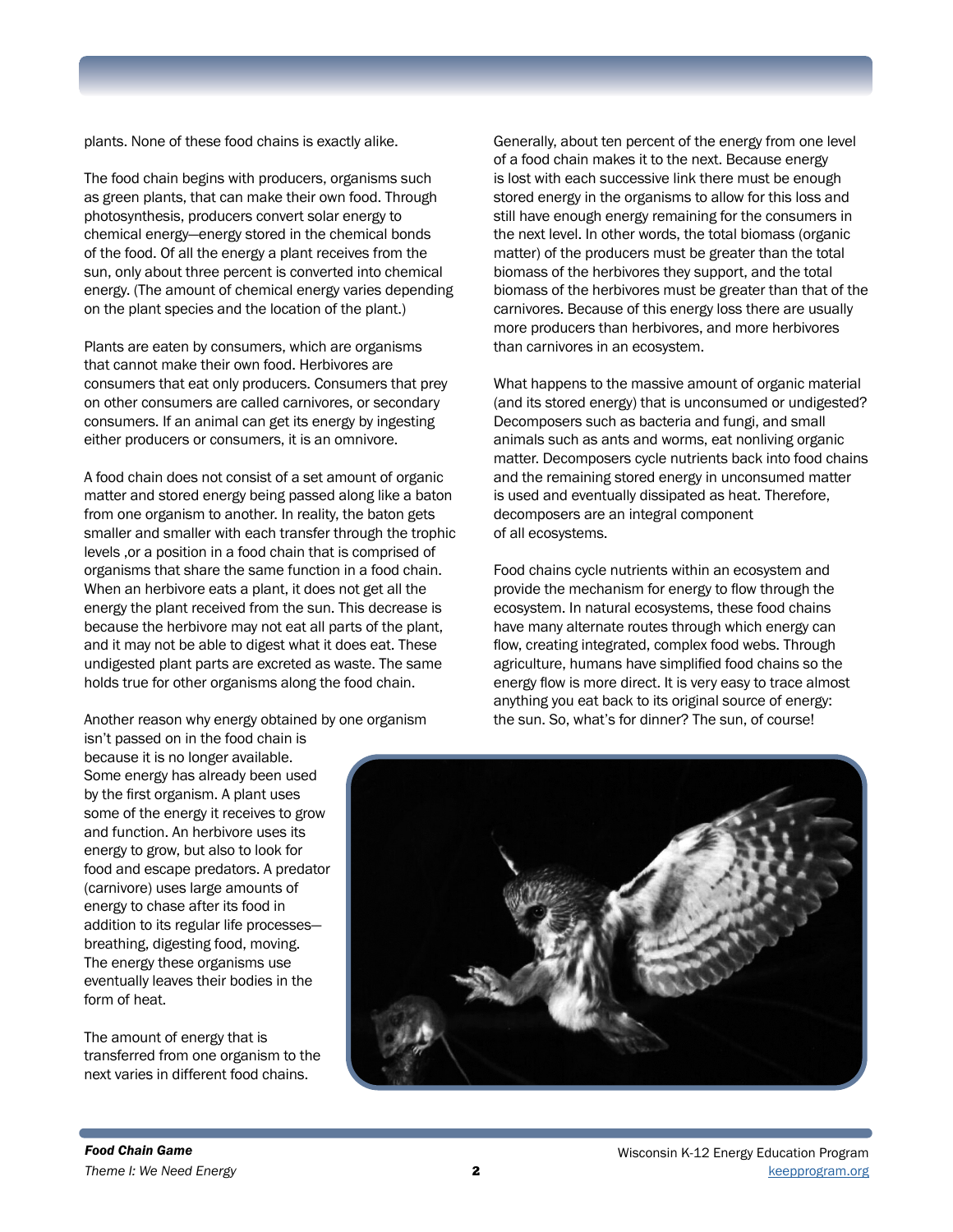# Procedure

## **Orientation**

Ask students where humans get energy to grow and to function. They should know that our energy comes from food. Show a picture or describe the components of a sandwich, such as a hamburger. Challenge students to trace each food item in the sandwich back to the sun. Discuss how energy is being transferred from one organism to another and how each organism uses the energy it receives. Share the definition of a food chain (see **Background**). Review the process of photosynthesis, stressing how plants are able to convert the sun's energy into chemical energy (stored energy in food). Tell students that they will be playing a game that simulates energy transfer in a food chain.

## **Steps**

- 1. Ask students to list a simple food chain found in nature. Limit the organisms in the chain to a producer, a primary consumer (herbivore), and secondary consumer (carnivore). An example is corn > mouse > hawk.
- 2. Take the class outside and show them the small cups. Tell students the cups represent the producer—corn in the food chain. Count out one cup for every two students in the class. Randomly place these cups throughout the playing field.
- 3. Point out the large bag of popcorn and indicate that it represents energy from the sun. Walk around to each plant and pour "sunlight" onto each cup. Be sloppy

when you pour, allowing popcorn to spill around the cup, and do not try to fill the cups completely. Since the popcorn in the cup represents energy plants converted to make food, ask students, "What does the spilled popcorn represent?" Students should suggest that the popcorn is sunlight that missed the plant or that the popcorn is energy that the plant did not convert. Tell students that plants are able to use about three percent of the solar energy they receive to make food.

- 4. Divide the class into two groups of equal size. One group represents the herbivores—mice—and the other, carnivores—hawks. Copy the *Organism Tally*  chart onto a flip chart or portable whiteboard. In "Beginning" under "Round 1," record the number of producers (small cups) in the playing field and the number of herbivores and carnivores.
- **5.** Give the herbivores the medium-size cups and the carnivores the large cups. The cup represents the organisms' food needs. Students' cups should be at least half-filled with popcorn for the organism they represent to survive. Ask students why the carnivores' cups are bigger than the herbivores'. Discuss things such as energy needed to hunt food, size, growth rate, etc. NOTE: There are exceptions. Some primary consumers, such as shrews, need large amounts of energy for their size (mostly to make up for heat loss).
- 6. Discuss the rules of the game. The purpose is for the consumers to get enough energy (popcorn) to survive.

| <b>Organism Tally</b> |                            |            |                  |            |
|-----------------------|----------------------------|------------|------------------|------------|
| <b>Organisms</b>      | <b>Number of Organisms</b> |            |                  |            |
|                       | Round 1                    |            | <b>Round 2</b>   |            |
|                       | <b>Beginning</b>           | <b>End</b> | <b>Beginning</b> | <b>End</b> |
| <b>Carnivores</b>     |                            |            |                  |            |
| <b>Herbivores</b>     |                            |            |                  |            |
| <b>Producers</b>      |                            |            |                  |            |
| <b>Sun Energy</b>     |                            |            |                  |            |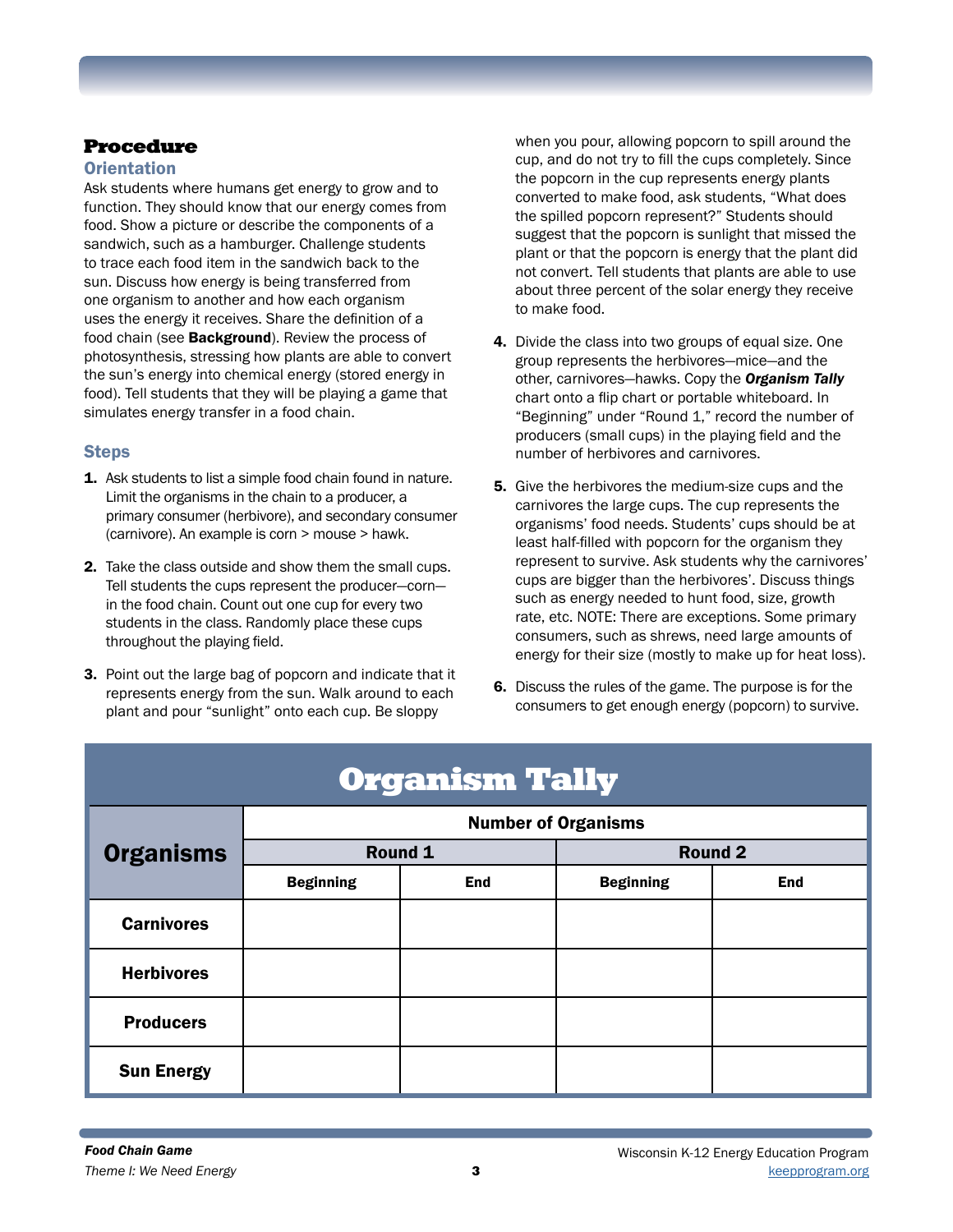- •The herbivores start at one end of the playing field.
- •When the game begins, the herbivores go to the plants, take the energy (popcorn) from the plant and put it in their cups (they can only take popcorn that is in a cup). Taking the popcorn means that they ate the plant. They are trying to fill their cups to get enough energy to survive.
- •At the same time, the carnivores try to tag the herbivores. They can only get popcorn from herbivores.
- •Tagged herbivores empty their popcorn into the carnivores' cups and leave the game.
- 7. Each game should last about one or two minutes. Under the "End" column of the *Organism Tally* chart for "Round 1" record the number of producers, herbivores, and carnivores that survived (students with cups at least half-filled).
- 8. Point out that many organisms were not able to survive because there wasn't enough energy. Help students identify reasons for insufficient energy. Reasons include not enough energy (popcorn) available at the beginning of the food chain (too few producers to convert solar energy to energy in food), and loss of energy by organisms (popcorn spilling out of their cups) when running around trying to get food. Remind the class that it takes energy to get energy and organisms use energy for other life processes. This energy eventually leaves the organism in the form of heat and is unavailable to the next organism in the food chain (see Extensions for ways to illustrate this energy loss).
- 9. Discuss what changes to the game would have to be made to make the food chain more sustainable. Help students understand that because energy is lost at each link of the food chain, there needs to be enough energy at the beginning so that there is still enough energy remaining in the system after the necessary losses. Remind students of the budget. Emphasize that reducing the loss of energy at each link is not possible because animals can only digest certain portions of what they eat and they must use energy to get energy.
- 10. Students should conclude that there must be more producers than primary consumers, and more primary consumers than secondary consumers. Ask students how many plants (small cups), primary consumers, and secondary consumers there should be at the beginning of the game. Record their suggestions in the chart in the column "Round 2" under "Beginning." Add

cups and arrange students accordingly.

NOTE: Make sure students understand that plants only get their energy from the sun. Once energy passes through a food chain it is lost as heat and cannot be reused (see **Extensions** for a way to introduce the role of decomposers in the food chain).

11. Play the game a second time to see if students' suggested changes allow for a more sustainable ecosystem. Record the number of survivors at the end of Round 2. If necessary, students can adjust the ratio and play again.

#### Closure

After the game, draw the simple food chain used during the game on the board. Discuss the number of producers, primary consumers (herbivores), and secondary consumers (carnivores) that worked best to achieve a sustainable ecosystem.

Ask students how to adjust the diagram to be more representative of energy transfer in a real ecosystem. For example, what other organisms eat corn? What else do hawks eat besides mice? Have students suggest additions to the food chain, creating a food web. Make sure that students note the many paths energy can travel in an ecosystem. Ask students what important component should be added to this food web to further complete it. Write the word "decomposers" along the bottom of the diagram. Draw arrows from all the organisms in the food web to the decomposers. Emphasize that organisms throughout the food chain use energy. For living organisms to use energy, the fuel (stored energy in food) is burned, and the energy ultimately leaves an ecosystem in the form of heat (students can touch their arm to feel this). Draw arrows to compare nutrient cycling and energy flowing through a food chain and have students draw their own food chains (see Assessment).

### Assessment

#### Formative

- Did students follow the game directions?
- Were students able to explain why all the energy and nutrients from one organism in a food chain are not transferred to the next?
- Was the class able to suggest a good proportion of producers to consumers to help create a sustainable ecosystem?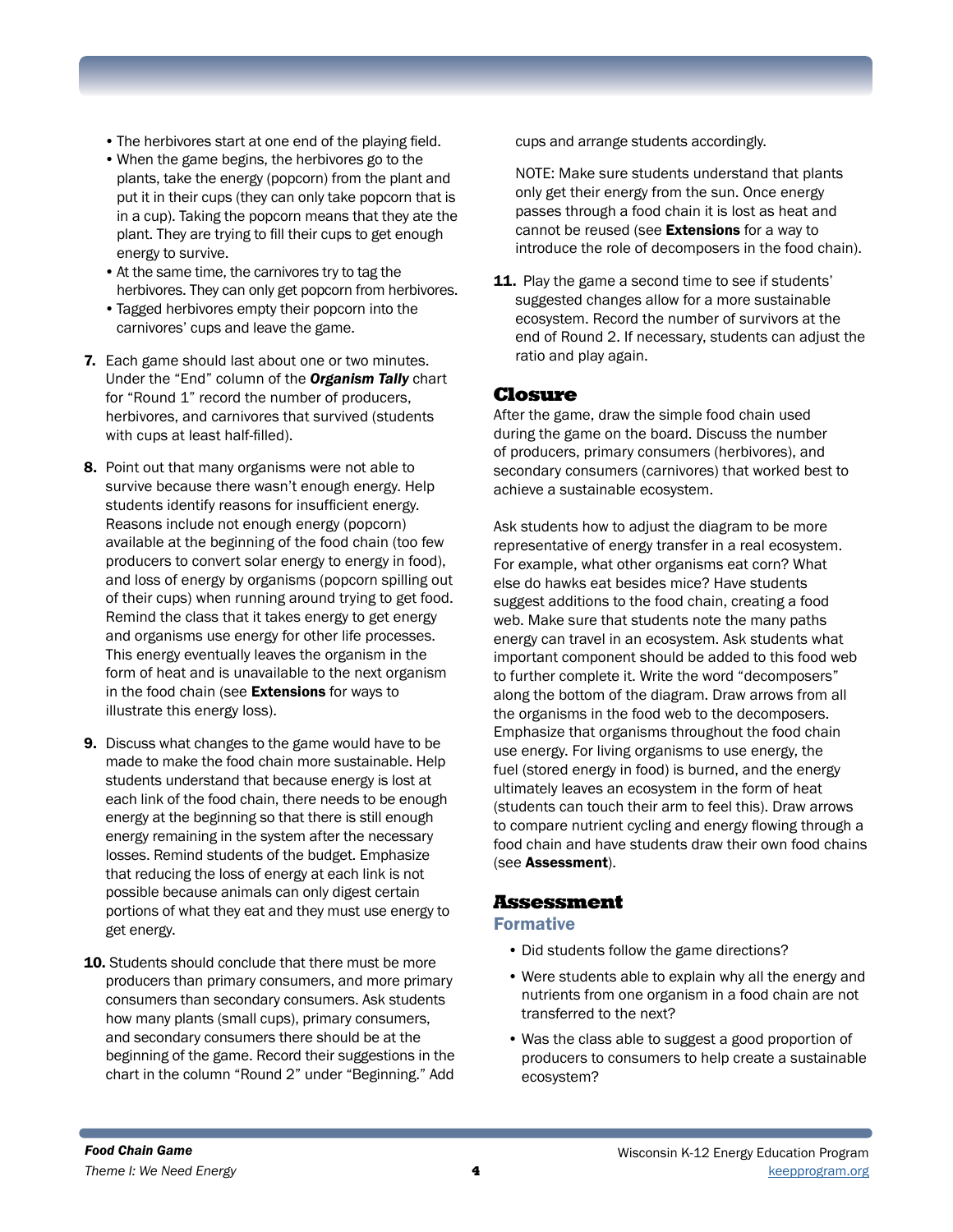#### **Summative**

Have students create a simple food chain or web showing how energy flows through the system and nutrients are cycled. Request that students use food chains commonly found in Wisconsin. If possible, they should state the biological community in which the food chain may be found. Make sure their food chain or web includes:

- representation of how energy enters a food chain (an arrow from the sun to a plant);
- •nutrients being transferred from one organism to the next (arrows pointing from producers to primary consumers, from primary consumers to secondary consumers);
- energy being transferred from one organism to the next and also being unconsumed (energy arrows can be drawn in a different color, but they must follow the same path as the nutrient arrows); and
- energy leaving organisms as heat when it is used for life processes (wavy arrows leaving each organism, including decomposers, and traveling upward away from the ground).

#### Extensions

Play the game again with one or more of the following variations:

- •Add a tertiary level consumer that eats the secondary consumer, or an omnivore that eats the producers and consumers.
- Introduce a competitor organism (a caterpillar that competes with the mouse for corn).
- Introduce organisms that, for their size, use energy more quickly for growth and metabolism (for example, a shrew rather than a mouse in a farm field food chain) and therefore must obtain more energy in order to survive.

To illustrate energy loss, tell students who were able to get enough food to dump out half of their popcorn. The remaining popcorn represents the energy from the eaten organism that was actually utilized. The popcorn that was dumped represents energy loss through heat and food

material that wasn't eaten or that passed through the animal's digestive system.

To introduce the role of decomposers, after playing the game, point out that many of the small cups (producers) are empty and that there is popcorn scattered all over the playing field. Some of this popcorn should come from spills and rejected kernels the consumers could not use. Ask students what happens to plant and animal material such as leaf litter and animal waste left on the ground in ecosystems. Help students realize that decomposers break down unconsumed organic matter, returning nutrients to the soil. The energy in the organic matter is used by the decomposers and is eventually lost as heat. Stress the importance of decomposers in cycling nutrients.

Encourage students to format their illustration of a food web into a pyramid shape. The pyramid should show that there are more producers than herbivores, and more herbivores than carnivores. Emphasize that the size of the pyramid level represents stored energy that is available within that level.

## Related KEEP Activities

Prior to this activity, students should understand that living organisms get their energy from food (see "Energy from Food"). To help students see that energy is stored in food, you may want to demonstrate how food can be burned (see "Roasted Vittles"). Have students participate in "Energy Use in an Ecosystem" to investigate energy flow through biological communities in their school yard. K–5 Energy Sparks for Theme II: "Sunvestigations" identifies ways for students to investigate how plants need the sun's energy to survive and enables students to trace their food back to the sun.

#### Credits

Activity adapted from University of California at Berkeley, Outdoor Biology Instructional Strategies (OBIS). *Food Chain Game*. Hudson, New Hampshire: Delta Education and The Regents of the University of California, 1979. Used with permission. All rights reserved.